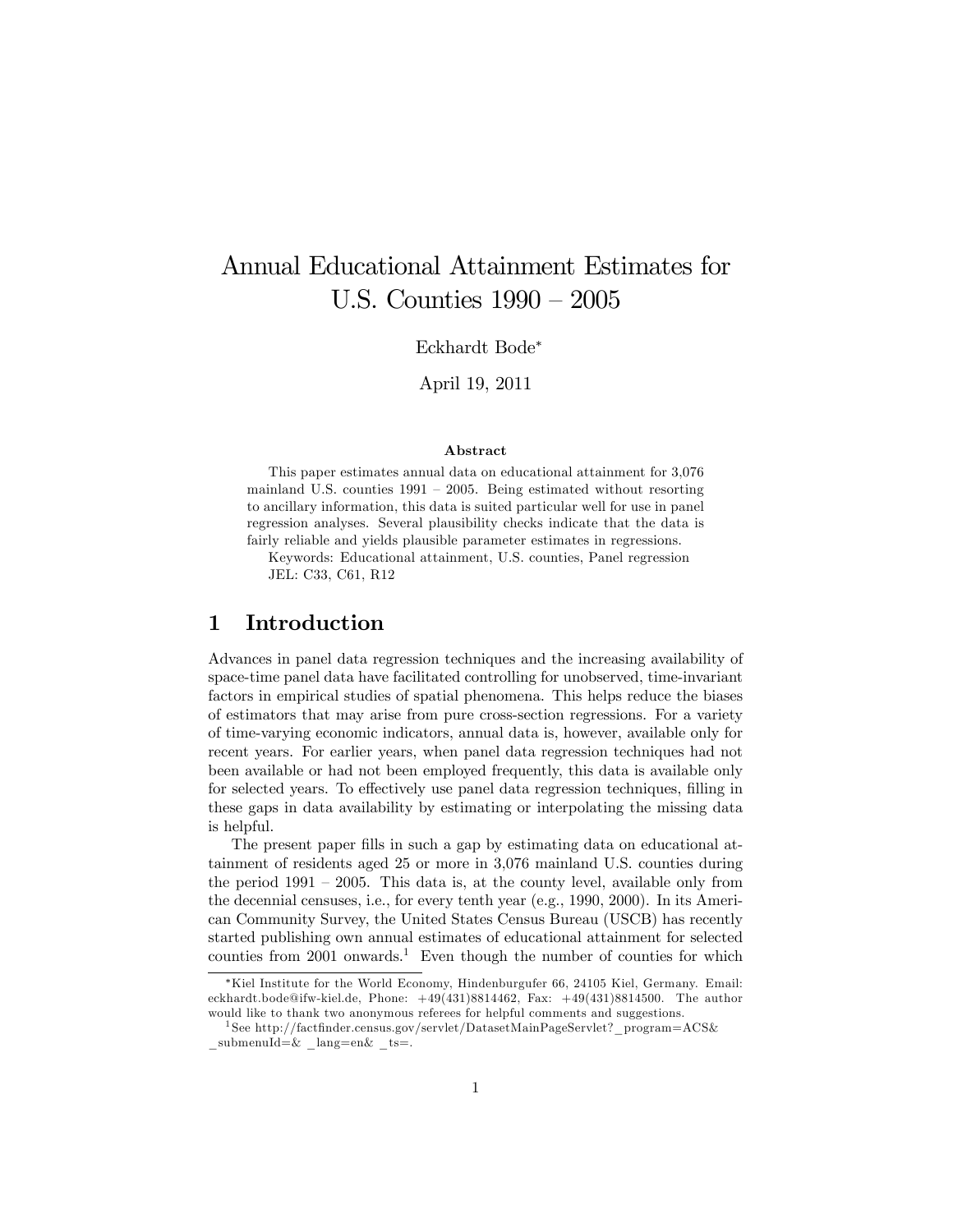the USCB publishes annual estimates has increased considerably over time (21 in 2001, 792 in 2009), this database is still far from being comprehensive. By estimating—and making publicly available—educational attainment data for the intercensal years 1991 to 1999 and 2001 to 2005, this study significantly extends the time dimension available for county-level panel regression analyses. To maximize the scope of regression analyses for which this data can be used, the paper explicitly refrains from using ancillary information in the estimations. It estimates educational attainment for the intercensal years only from the available data on educational attainment and the corresponding population totals. This rather "puristic" estimation strategy may reduce the precision of the estimates somewhat. It ensures, however, that the use of the estimates in regressions will not create additional endogeneity problems, or mislead researchers to drawing tautological inferences. The regressions will not "uncover" information that actually was used for estimating this data.

The data can be downloaded from http://hdl.handle.net/1902.1/15351 as Excel or ASCII files. It comprises a balanced panel for 3,076 U.S. counties (excluding Alaska and Hawaii) and 16 years  $(1990 - 2005)$  of ready-to-use annual shares of three mutually exclusive and exhaustive skill groups in total county population aged 25 or more: (i) persons holding a bachelor degree or higher, (ii) persons holding a high-school diploma or higher but no bachelor degree, and (iii) persons with less than high-school diploma. The data for 1990 and 2000 are from the decennial censuses,<sup>2</sup> and the data for  $1991 - 1999$  and  $2001 - 2005$ are estimated as described in this paper. The following Section 2 describes the estimation procedure, Section 3 discusses the reliability of the estimates, and Section 4 concludes.

#### 2 Estimation

We estimate the shares of the three skill groups in total county population aged 25 or more for the intercensal years from three pieces of information: (i) educational attainment of residents aged 25 or more by county in the census years 1990 and 2000, (ii) educational attainment of residents aged 25 or more by state in the intercensal years, and (iii) total population aged 25 or more by county in the intercensal years. All these population data are available from the USCB. In terms of a county-by-skill group matrix for each state and year, we know the full matrices for the census years but only the row and column totals for the intercensal years. The row totals are total county populations, the column totals populations by skill group in the state as a whole. We consequently need to estimate the entries of the individual cells of the matrices for all states and all intercensal years.

<sup>2</sup>We had to slightly adjust the original census data, which are available at http://factfinder.census.gov/servlet/DatasetMainPageServlet?\_program=DEC& submenuId=datasets\_4& \_lang=en& \_ts=, to remove mismatches between these census data and data from other sources used in this study (see below for more detail).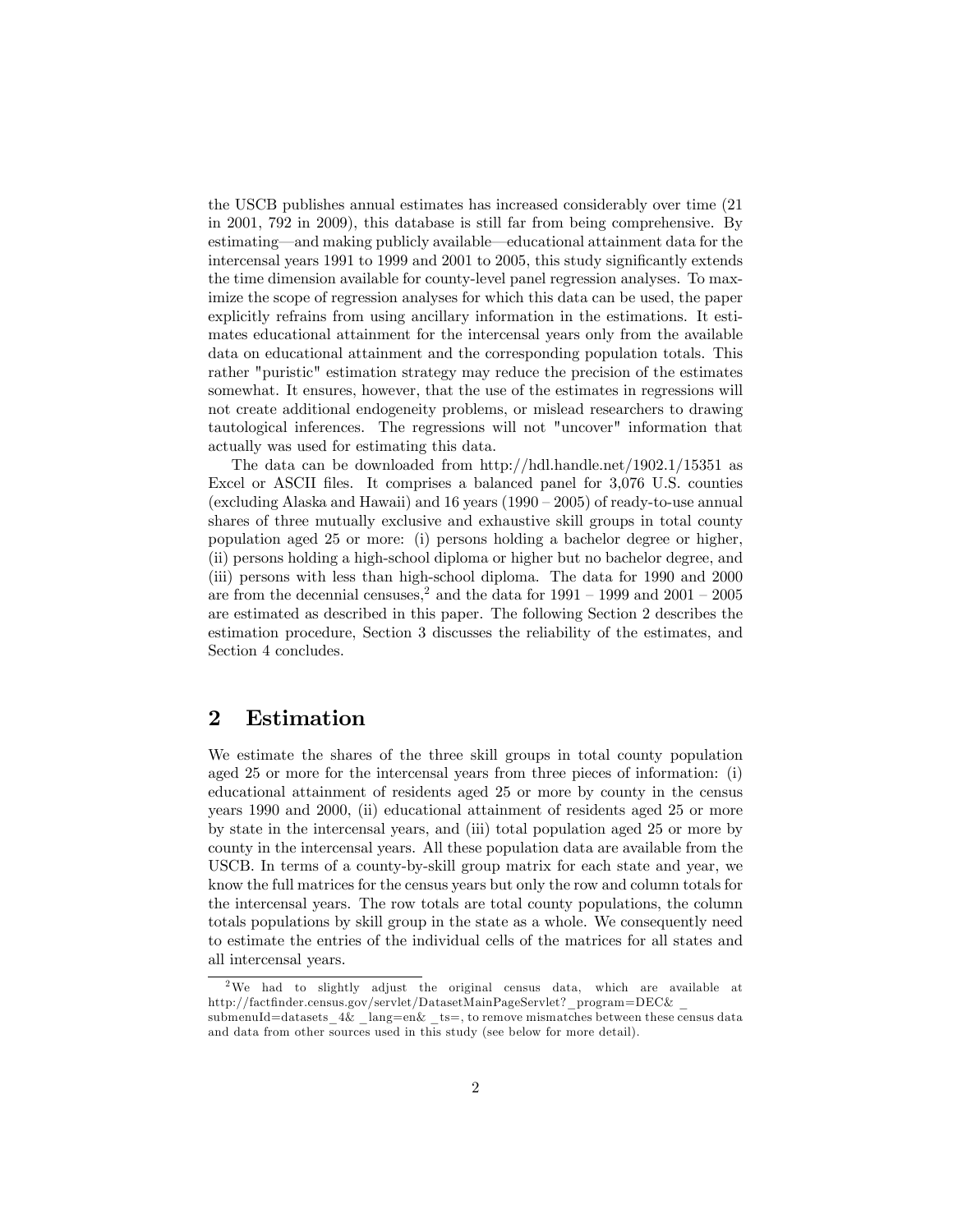Four aspects put this estimation problem apart from the standard estimation problems discussed in the geostatistics or related literature (e.g., Chiles and Delfiner 1999, Wackernagel 2003, Li et al. 2007, Wu et al. 2005). The first aspect is that this estimation problem requires interpolation over time but disaggregation over regions and skill groups.<sup>3</sup> There is a variety of approaches that interpolate data simultaneously over time and space (Wackernagel 2003). But we are not aware of a geostatistical approach that interpolates data over time and simultaneously disaggregates them over space (or skills). We therefore have to separate the time dimension from the two cross-section dimensions and focus on just one estimation method at a time, interpolation or disaggregation.

The second aspect is that even if we focused on disaggregation alone, we would still face a two-dimensional disaggregation problem. We would need to estimate, separately for each year, the distribution of the population across counties and skill groups simultaneously in a way that ensures that all relevant adding-up constraints ("pycnophylactic conditions"; Tobler 1979) are met. The estimated county-by-skill group populations should sum up across counties to the observed state-by-skill group populations, and also across skill groups to total county population. We are not aware of a disaggregation approach that facilitates simultaneous disaggregation of several interrelated variables. If we focused instead on interpolation alone, we would have a similar problem with the pycnophylactic conditions. We therefore have to adopt a two-step procedure where we estimate the population data in the first step by either disaggregation over space, disaggregation over skills, or interpolation over time, and then modify these estimates in a second step such that they meet the pycnophylactic conditions.

The third aspect is that we do not want to use external, ancillary information on the geographic or socioeconomic characteristics of the counties. Especially spatial disaggregation approaches depend heavily on ancillary information (Li et al. 2007). Ancillary information on a countyís relative location, geographic size, degree of urbanization, per-capita income, productivity or industry composition will possibly help improve our estimates. It will, however, invalidate the use of these estimates in studies that seek to explain one of these geographic or socioeconomic characteristics. Time interpolation approaches may generally also involve the use of ancillary information. This is, however, not feasible in the present case because we lack degrees of freedom. We have only two observed data points in time, 1990 and 2000.

And the fourth aspect is that we have information from the census years on precisely those quantities that we are seeking to estimate for the intercensal

<sup>&</sup>lt;sup>3</sup>Time interpolation methods use linear or nolinear spline curves estimated from the available data points in time to determine the values of the unknown data points in time (e.g., Wackernagel 2003). Spatial disaggregation methods divide the data observed for "source zones" (states in the present case) among the "target zones" (counties), for which the data is unavailable, by estimating a weighting scheme that takes the relevant characteristics of the zones into account as far as possible (e.g., Flowerdale et al. 1991, Mennis 2003, Langford 2006). Both groups of methods may use ancillary information. Spatial disaggregation methods may, for example, use geographic or socioeconomic characteristics of the source and target zones that are expected to affect the spatial distribution of the data to be disaggregated.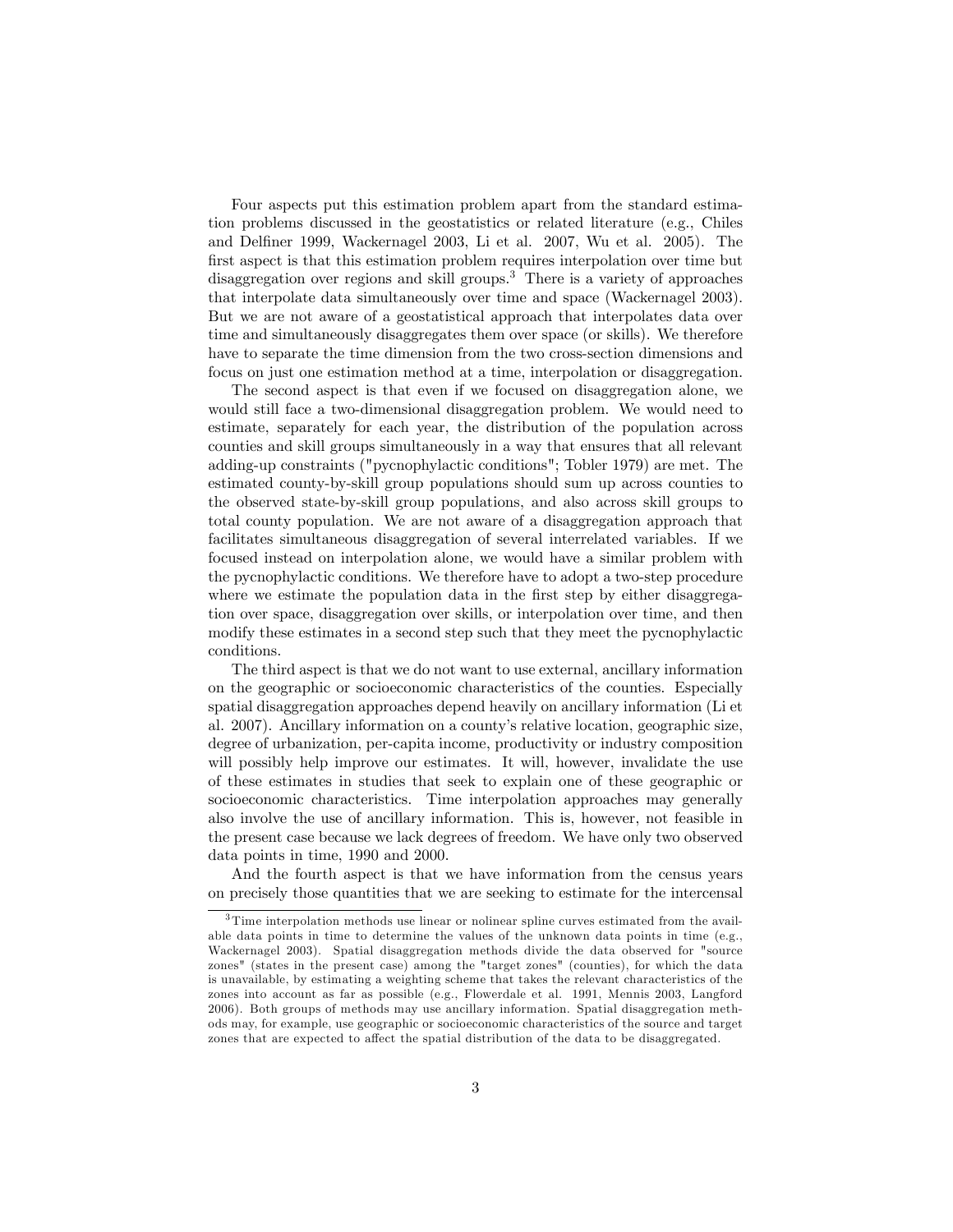years. This information may generally be used in both spatial disaggregation and time interpolation approaches. In a spatial disaggregation approach, we may use the census data to estimate a model, possibly a cross-section regression model estimated separately for each skill group, that explains the spatial distribution of each skill group across counties as closely as possible, and then use the parameters of this model to predict the spatial distributions of the skill groups in the intercensal years. In a time interpolation approach, we may interpolate the county-by-skill group populations separately for each county and skill group over time, using the two census years as Öxed points. Compared to spatial disaggregation, this interpolation approach may yield reasonable results even without using ancillary information on the variety of factors that affect the skill compositions of counties. The observed county-by-skill group populations from the census years that serve as fixed points actually reflect the influences from all these factors implicitly. By interpolating the county-by-skill group populations over time, we implicitly project all these influences to the intercensal years.

This is the main reason why we prefer using the time interpolation approach separately for each county and skill group in this study.<sup>4</sup> We interpolate the share of each skill group in each county in total state population rather than absolute population by county and skill group in order to make the estimates less sensitive to state-wide business cycle fluctuations or shocks.<sup>5</sup> We denote

<sup>4</sup>Following the suggestion by a referee, we also employed a spatial disaggregation approch as a robustness check. We limited the ancillary information taken into account in this approach to geographical information that allowed us estimating a spatial lag parameter. We estimated, separately for each census year and each state, a cross-section spatial lag model (see Anselin 1988) where the share of each county and skill group in total state population is explained by three variables: the share of the county in total state population, the share of the skill group in total state population, and a spatially lagged dependent variable, which is the average of the county-by-skill group population shares in the neighboring counties. We used first-order binary contiguity weights for the latter, which generally perform fairly well in detecting the true form of spatial dependence in regression models (Stakhovych and Bijmolt 2008). The results of this approach, which are not reported here because of space restrictions but are available from the author upon request, are clearly inferior to those of the preferred time interpolation approach. Even though the spatial lag model fits the data very well for most states and skill groups, many predicted county-by-skill group population shares even came out negative for the intercensal years. This is because the spatial lag parameter or the parameter of the state-by-skill group population share is estimated to be negative for several states. This rather disappointing result does, of course, not imply that the spatial disaggregation approach is generally inferior to the time interpolation approach. It shows, however, that spatial disaggregation needs much more ancillary information to generate satisfactory results.

 $5$ The three USCB data sets we use as inputs differ from each other in terms of the total state population numbers. For example, the annual county population estimates for 2000 differ from the census 2000 population estimates, and neither of these two population estimates sum up across counties to the values published by USCB as its 2000 state population estimates. Similarly, the census 2000 population estimates by skill group do not sum up across counties to the corresponding 2000 state population estimates. We therefore had to harmonize the population data before interpolating the county-by-skill group populations for the intercensal years. Assuming that the annual state-level estimates are more reliable than the county-level estimates, we used them as our reference. We adjusted all county-level data such that they sum up across counties to this reference. To make sure that this data also sum up across skill groups to total county population, we used a nonlinear program similar to that described in equation (2) below. State-level educational attainment data for the three skill groups used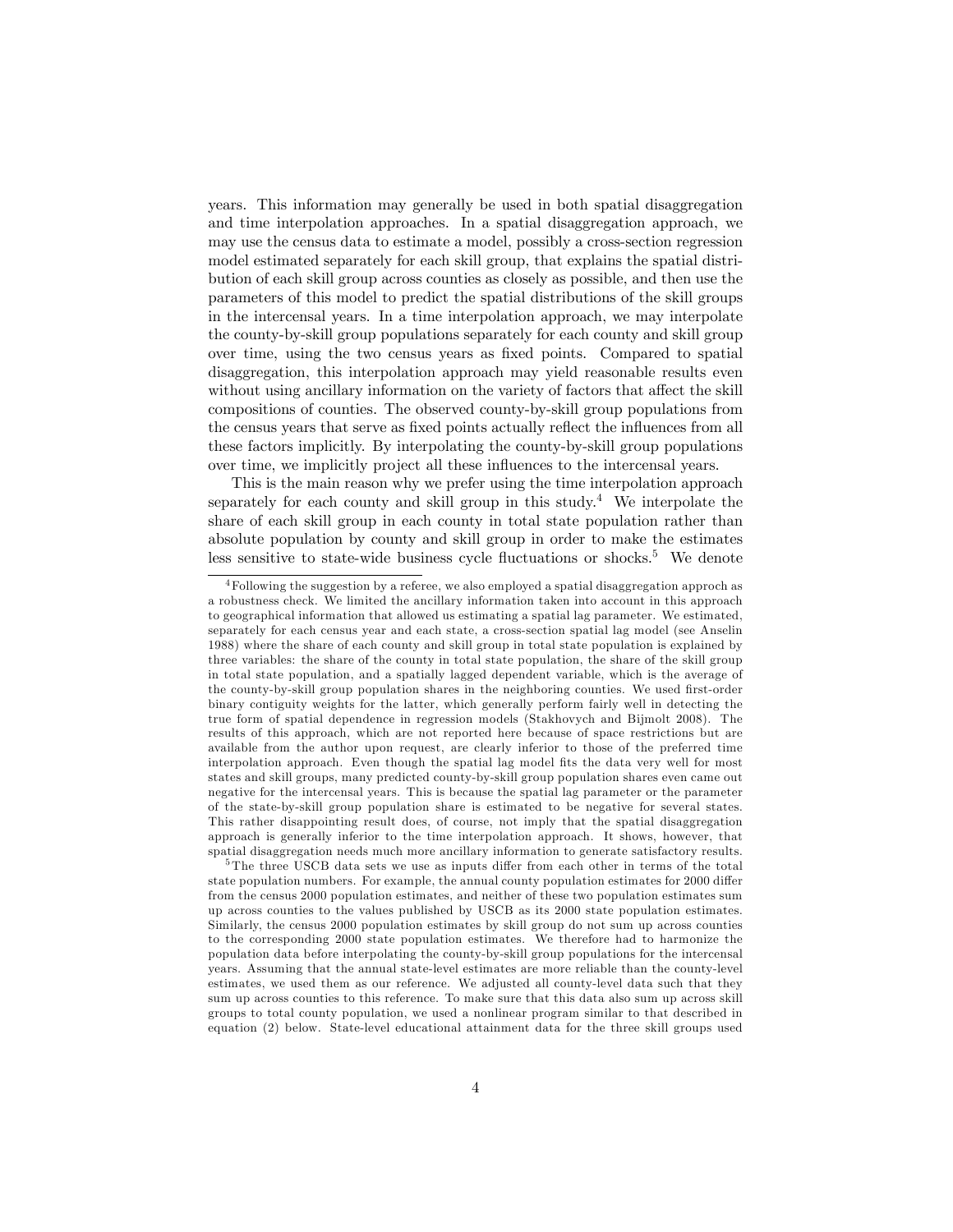this county-by-skill group share by  $\eta_{rsjt} := M_{rsjt}/M_{st}$ , where  $M_{rsjt}$  is the population in skill group  $j$  ( $j = high, m e d, low$ ) and county r of state s in year t, and  $M_{st}$  (=  $\Sigma_{r=1}^{N_s} \Sigma_j M_{rsjt}$ ) total population of state s (s = 1,..., 49).  $N_s$ is the number of counties in state  $s$ . For the period 1991–1999, we assume the county-by-skill group shares  $\eta_{rsjt}$  to change smoothly along the linear trend between the two census years. For the period  $2001-2005$ , by contrast, we assume them to be the same as in  $2000$ .<sup>6</sup> Formally, we thus determine "preliminary" county-by-skill group population shares,  $\eta_{rsjt}^{pred}$ , by interpolation separately for each county and skill group as

$$
\eta_{rsjt}^{prel} = \begin{cases} \eta_{rsj1990} + (\eta_{rsj2000} - \eta_{rsj1990}) \cdot \frac{t-1990}{10} & \text{for } t = 1991, ..., 1999\\ \eta_{rsj2000} & \text{for } t = 2001, ..., 2005, \end{cases}
$$
\n(1)

where  $\eta_{rsj1990}$  and  $\eta_{rsj2000}$  are the corresponding observed shares from the two census years. The preliminary shares  $\eta_{rsjt}^{prel}$  sum up to one across all skill groups and counties in a state in each year by construction. They do, however, not necessarily sum up across counties to the state-by-skill group population share, or across skill groups to the county population share.

In the second step, we therefore use a nonlinear program to match these preliminary shares to the corresponding state-by skill group and county totals separately for each state and intercensal year. This program determines one multiplicative correction factor, denoted by  $X_{rsjt}$   $(X_{rsjt} \geq 0)$ , for each countyby-skill group population share. It uses a weighted least squares objective function that aims at keeping the adjustments necessary to match the estimates to the pycnophylactic conditions at a minimum. The pycnophylactic conditions enter this program as constraints. Formally, this program can—for state  $s$  and intercensal year  $t$ —be written as<sup>7</sup>

$$
\min_{r,\ j} F_{st} = \sum_{r=1}^{N_s} \sum_{j} \eta_{rsjt}^{prel} (X_{rsjt} - 1)^2
$$
\n(2)

$$
s.t. \sum_{r=1}^{N_s} \eta_{rsjt}^{prel} X_{rsjt} = \eta_{sjt}, \qquad j = high, med, low;
$$
  

$$
\sum_{j} \eta_{rsjt}^{prel} X_{rsjt} = \eta_{rst}, \qquad r = 1, ..., N_s;
$$
  

$$
X_{rsjt} \geq 0, \qquad j = high, med, low, \quad r = 1, ..., N_s.
$$

here was not available for the years 1991 and 1992. We estimated them by linear interpolation from the corresponding data for the adjacent years 1990 and 1993.

 $6$ As a robustness check, we extended the trend from the 1990s to the 2000s rather than setting it to zero for the years after 2000. This modification does not affect the results to a notable extent.

<sup>&</sup>lt;sup>7</sup>We use the NLP procedure in SAS to run the estimations. The code is available from the author upon request.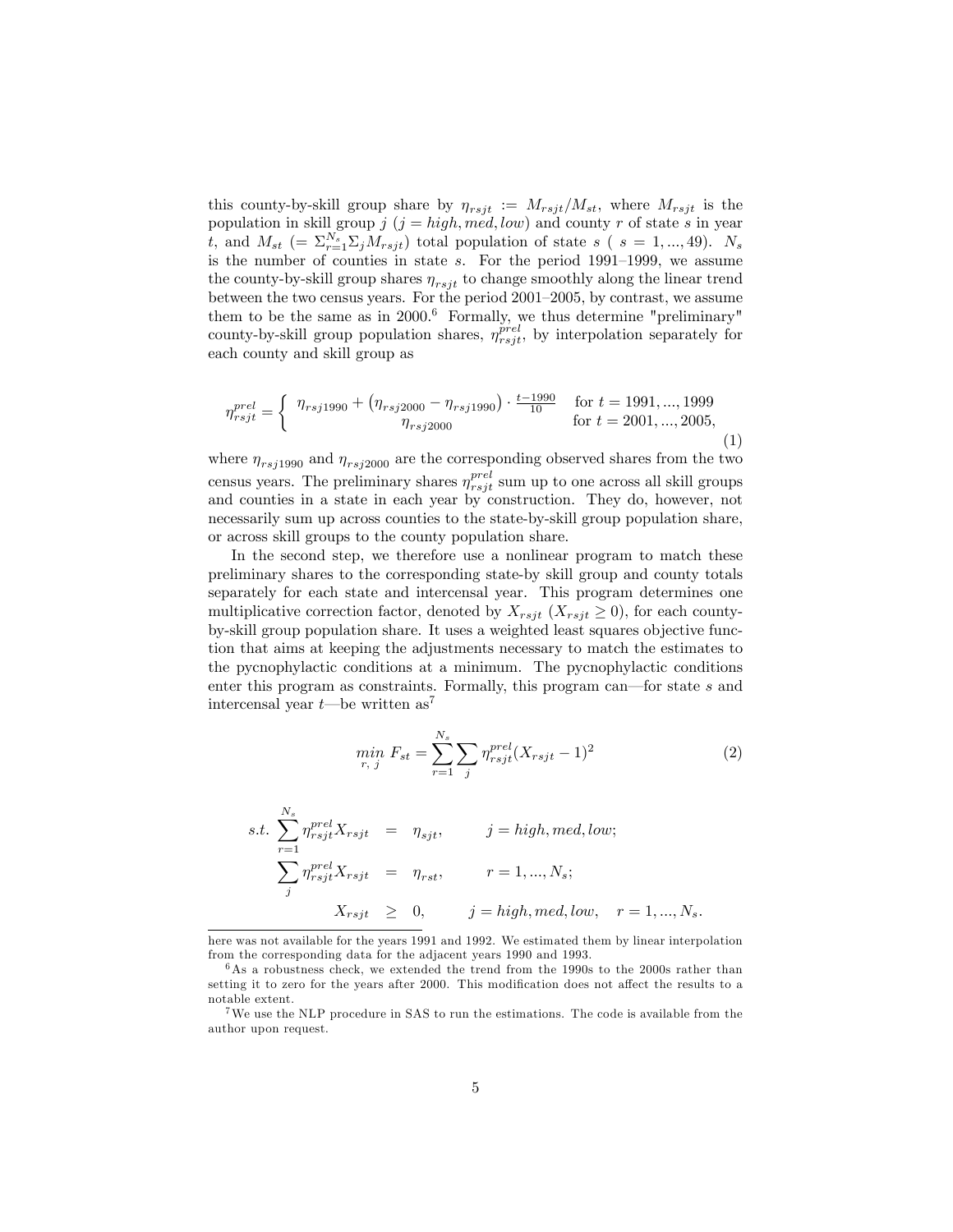The first row of  $(2)$  gives the objective function, which minimizes the weighted sum (over all skill groups and counties in state s) of the squared deviations of the correction factors from one. With  $\eta_{rsjt}^{prel}X_{rsjt} = \eta_{rsjt}^{fin}$  being our final estimates for the county-by-skill group population shares, the  $3N_s$  estimated correction factors,  $X_{rsjt}$ ,  $j = high, med, low$ ,  $r = 1, ..., N_s$ , determine by which percentage each county-by-skill group population share, estimated in the first step, has to be adjusted to ensure that all  $3N_s$  shares together meet the pycnophylactic conditions. The second and third row of (2) give the pycnophylactic conditions as constraints. Taken literally, there are  $3 + N_s$  conditions, namely one for each skill group and one for each county.  $\eta_{sjt}$  denotes the share of skill group j in total population of state s, and  $\eta_{rst}$  the share of county r in total population of state s. The last row of (2), finally, gives the  $3N_s$  non-negativity conditions. Having estimated all correction factors, we calculate the shares of the skill groups in total county population as  $h_{rsjt}^j = \eta_{rsjt}^{prel} \hat{X}_{rsjt} M_{st}/M_{rst}$ .<sup>8</sup>

Figure 1 plots descriptive statistics for the adjustment parameters  $\hat{X}_{rsit}$ across all 3,076 counties for all years and separately for each skill group. It plots the annual means,  $95\%$  confidence intervals around these means, and minima and maxima. The values of  $\hat{X}_{rsjt}$  are one, and their variances zero, for the census years for which no estimation is needed. The figure shows that these adjustment parameters are, except for a few extreme values, generally fairly close to one for the high-skilled (bachelor degree or higher; Figure 1a) and the medium-skilled populations (high-school diploma, no bachelor degree; Figure 1b). For the lowskilled population (Figure 1c), the adjustment parameters vary somewhat more and are mostly below one for several years in the mid 1990s and mid-2000s. This indicates that the nonlinear program allocates more mass from this skill group to other skill groups in these years in order to match the first-step estimates,  $\eta_{rsjt}^{prel}$ , to the corresponding state and county totals.

## 3 Plausibility checks

We check the plausibility of our estimates in three ways. First, we check how closely the estimated educational attainment data for the intercensal years are correlated across counties with the observed educational attainment data for the census years. While these correlations can be expected to decrease with increasing time span between an intercensal year and a census year because of regionally differing structural changes in the skill compositions of the populations, they should decrease smoothly over time. The distribution of a skill group across counties estimated for, say, 1993 should be more similar to that in the census year 1990 than the distribution estimated for 1997, and that estimated for 1997 should be more similar than that observed for the census year 2000. Strong fluctuations of the correlation coefficients over time will, by contrast, raise doubts about the reliability of our estimates. They may indicate that the

<sup>&</sup>lt;sup>8</sup>The downloadable Excel or ASCII files also report our estimates of total county population (see footnote 5) in order to facilitate calculation of absolute population Ögures by skill group.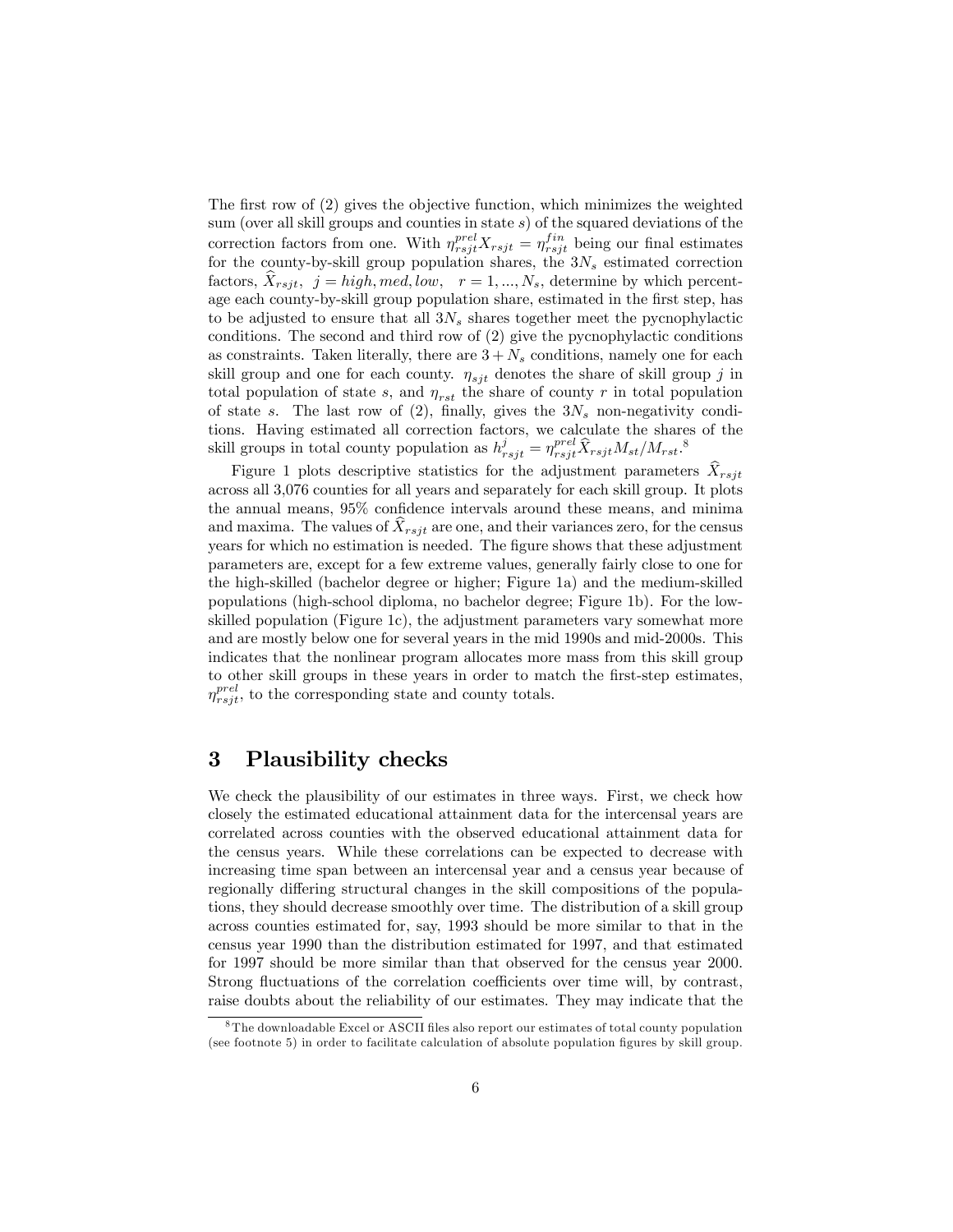nonlinear program employed in the second stage is subject to some sort of a "multiple equilibria" problem. Since it is not restricted to account for autocorrelation over time or across counties, it may converge to distributions that differ fundamentally from one year to another. Figure 2 plots, separately for each education group, the Pearson correlation coefficients between our annual estimates and the observed data for the two census years. The solid (dotted) lines represent the time series of correlation coefficients between our annual estimates and the observed education attainment data in  $1990$  (2000). The figure shows that the correlations between our estimates and the observed census data evolve rather smoothly over time for all three education groups. The correlation coefficients with the 1990 census data (solid lines), for example, decrease almost continuously over time toward the correlation coefficients between the two census years 1990 and 2000, which are about 0.95 for high-skilled (Figure 2a), 0.92 for low-skilled (Figure 2c) and about 0.75 for medium-skilled population (Figure 2b). This indicate that multiple equilibria are not a problem of the nonlinear program employed in the second stage of our estimation.

Second, we check if our estimates of educational attainment yield plausible regression results. For this purpose, we estimate a regional wage equation derived from a human-capital augmented regional production function separately for each year between 1990 and 2005 and check how strongly the parameters of human capital estimated for the intercensal years deviate from those estimated for the census years. Assuming that the true output elasticities of human capital did not change over time, the estimates for the intercensal years should not deviate too much from those for the two census years. We derive the regional wage equation to be estimated from the regional production function

$$
Y_r = A_r \left( h_r^{\gamma} L_r \right)^{\alpha} K_r^{\beta},\tag{3}
$$

where  $Y_r$ ,  $L_r$  and  $K_r$  denote output, labor input and physical capital input in county  $r$ . A is total factor productivity, which we assume to vary only randomly across regions for simplicity, and  $h_r$  is the human-capital intensity of the regional workforce, which we proxy, for the census years, by the observed educational attainment shares, or, for the intercensal years, by our estimated shares. We eliminate physical capital from  $(3)$  by using its first-order condition,  $r = \beta Y_r/K_r$ , assuming the rental rate of capital, r, to be equalized across all counties by capital mobility. We then use the first-order condition  $\partial Y_r/\partial L_r =$  $w_r$  to obtain our log-linear regression equation

$$
\ln w_r = c + \frac{\gamma \alpha}{1 - \beta} \ln h_r + \frac{\alpha + \beta - 1}{1 - \beta} \ln L_r + \varepsilon_r. \tag{4}
$$

c is a constant term, and  $\varepsilon_r$  is an error term, which we assume to be normally distributed with zero mean and constant variance. We estimate (4) for the cross section of all  $3,076$  counties year by year for a narrow and a wider definition of human-capital intensity,  $h_r$ . For the narrow definition, we measure human capital intensity by the share of residents with bachelor degree or higher, our variable  $h_{rt}^{high}$  (see Section 2). For the wider definition, we measure it by the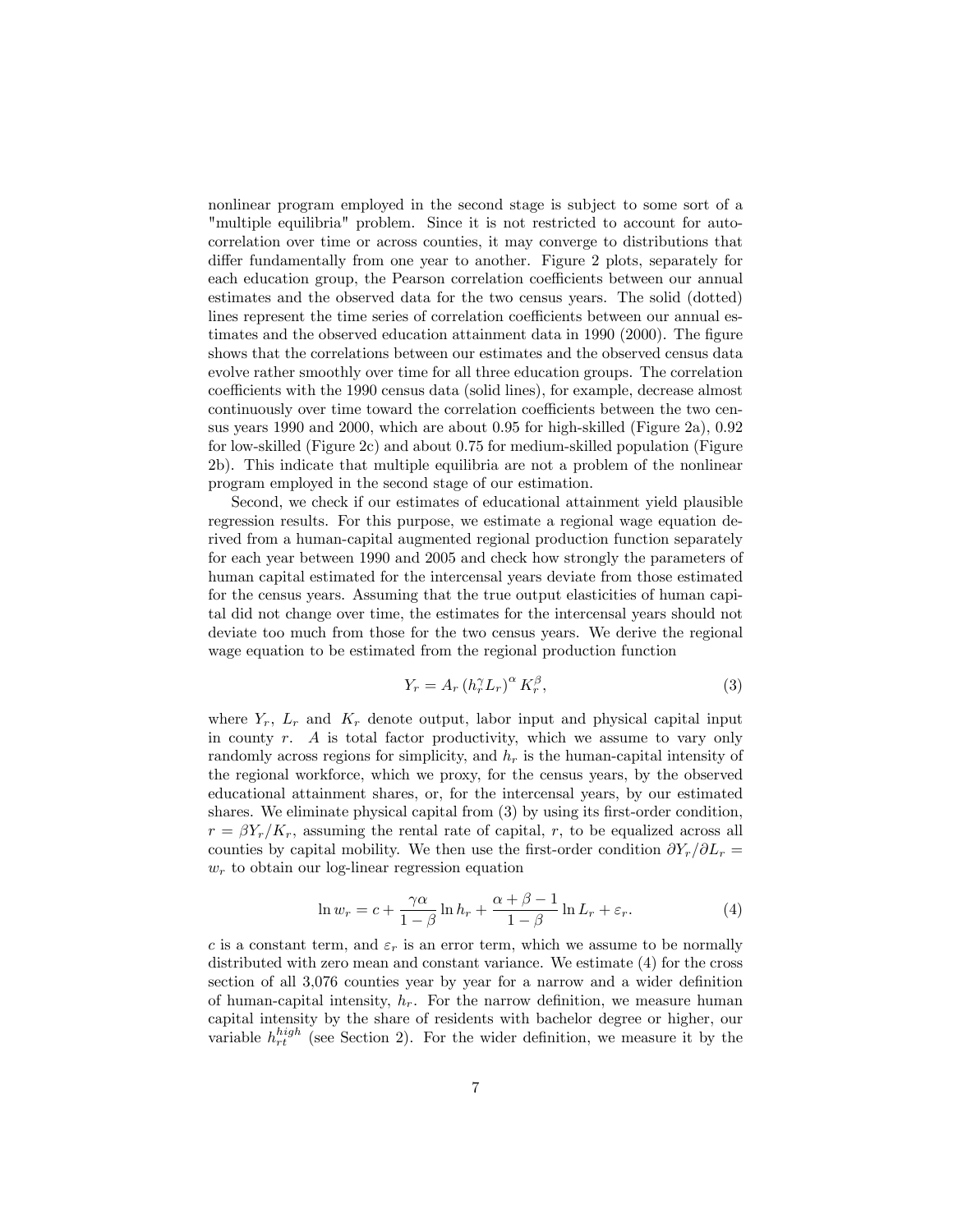share of residents with high school degree or higher,  $h_{rt}^{high} + h_{rt}^{med}$ .<sup>9</sup>

Figure 3 plots the annual parameter estimates and the bounds of their 95% confidence intervals for these two definitions of human-capital intensity. The parameters of human capital in the narrow definition, depicted in panel a of Figure 3, are estimated to be positive and significantly different from zero for all years. The estimates for the intercensal years in the 1990s are, however, rather low. In several of these years, the point estimates are actually below the lower bounds of the  $95\%$  confidence intervals of the corresponding estimates for the census years 1990 and 2000. This indicates that our estimates for the population with bachelor degree or higher during the 1990s may lack precision to some extent. Since their parameters are still significantly different from zero, they nonetheless capture at least some of the wage effects of human capital. The parameters of human capital in the wider definition, depicted in panel b of Figure 3, are also estimated to be positive and significant for all years and differ only little between the census and the intercensal years. This indicates that our estimates of medium- and high-skilled population taken together capture the wage effects of human capital to a similar extent as the official data from the census years.

And third, we compare our estimates for the years after 2000 to the estimates published by the USCB for selected counties. In addition to the point estimates of the number of residents (aged 25 or higher) by several education groups, the USCB also publishes error margins for each estimate. We determine, separately for each year between 2001 and 2005 and for each of our three skill groups, the shares of counties for which our estimates lie outside the error margins published by the USCB. Table 1 reports the results. The first column  $(N)$ reports the number of counties for which USCB estimates are available. With the exception of the 2001 estimates, our estimates match those of the USCB reasonably well. The shares of counties where our estimates don't match those of the USCB are below 10% in all cases and below 5% in most cases. Only in 2001, our estimates lie outside the USCB error margins in up to one third of the 21 counties. The reasons for this rather strong mismatch in 2001 are subject to speculation. Maybe it is the USCB estimates rather than ours that is less reliable for this year. As a further illustration, Figure 4 maps, for the highskilled population in 2005, the 742 counties where USCB estimates are available. The 681 counties where our estimates do not differ significantly from the USCB estimates (i.e., lie within the error margins) are in light grey, the 5 where our estimates are significantly below the USCB estimates in medium grey, and the 56 where our estimates are significantly above the USCB estimates in black. The figure shows, first, that the USCB estimates are concentrated on the west coast including Arizona and New Mexico, New England, the Lake Michigan area and Florida. And second, it shows that those counties where our estimates do

<sup>&</sup>lt;sup>9</sup>The wage rate,  $w_{rt}$ , is measured as (nominal) wage and salary disbursements divided by wage and salary employment (number of jobs). The data is from the Regional Economic Information System (REIS, Table CA34) of the Bureau of Economic Analysis (BEA, see http://www.bea.gov/regional/index.htm). The data on employment,  $L_r$ , is also from the REIS database.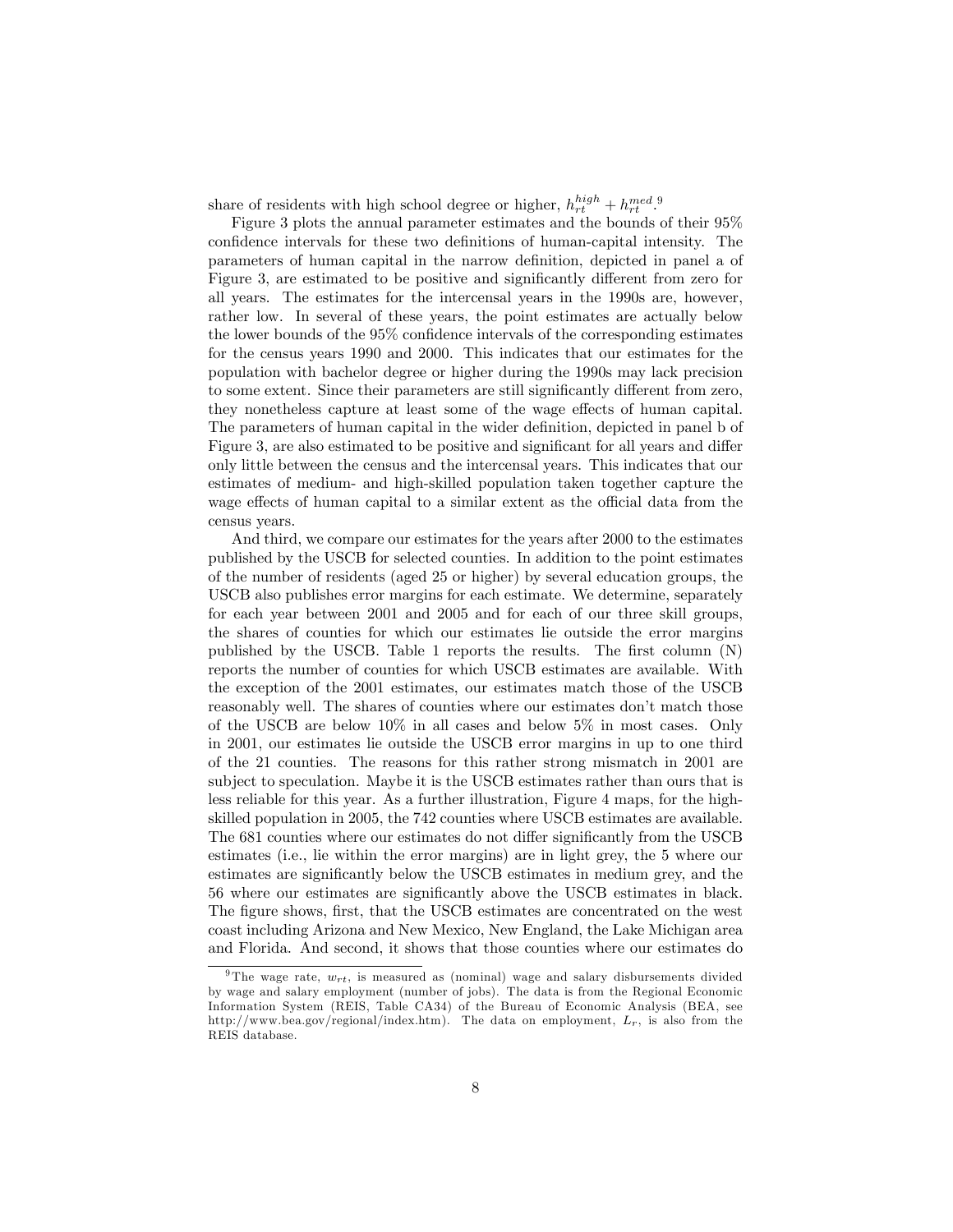not match those by the USCB are not strongly clustered in space.

### 4 Conclusions

This paper documents the method of estimating annual data on educational attainment of residents aged 25 or more in 3,076 (mainland) U.S. counties during the period  $1991 - 2005$ . This data is suited particularly well for use in panel regressions. It is purposefully estimated without resorting to ancillary information on the geographic or socioeconomic characteristics of the counties. The use of ancillary information may cause additional endogeneity problems in the regressions using this data, and may tempt users into drawing tautological inferences. Even though it goes without ancillary information, the method yields fairly plausible estimates, as a series of plausibility checks suggest. The checks indicate, among others, that the estimates are correlated fairly highly with similar data published by the USCB for selected years and counties, and that they yield similar parameter estimates in regressions as the observed census data.

References

Anselin, L. (1988), Spatial Econometrics: Methods and Models. Dordrecht: Kluwer.

Chiles, J.-P., and P. Delfiner (1999), Geostatistics: Modeling Spatial Uncertainty. New York: Wiley.

Flowerdale, R., M. Green and E. Kehris (1991), Using Areal Interpolation Methods in Geographic Information Systems. Papers in Regional Science 70  $(3): 303 - 315.$ 

Langford, M. (2006), Obtaining Population Estimates in Non-census Reporting Zones: An Evaluation of the 3-class Dasymetric Method. Computers, Environment and Urban Systems 30  $(2)$ : 161–180.

Li, T., D. Pullar, J. Corcoran and R. Stimson (2007), A Comparison of Spatial Disaggregation Techniques as Applied to Population Estimation for South East Queensland (SEQ), Australia. Applied GIS 3 (9):  $1-16$ .

Mennis, J. (2003), Generating Surface Models of Population Using Dasymetric Mapping. The Professional Geographer 55 (1):  $31-42$ .

Stakhovych, S., and T.H.A. Bijmolt (2008), Specification of Spatial Models: A Simulation Study on Weights Matrices. Papers in Regional Science 88 (2): 389-408.

Tobler, W.R. (1979), Smooth Pycnophylactic Interpolation for Geographical Regions. Journal of the American Statistical Association 74 (367): 519–530.

Wackernagel, H. (2003), Multivariate Geostatistics. 3rd edition. Berlin: Springer.

Wu, S.-S., X. Qiu and L. Wang (2005), Population Estimation Methods in GIS and Remote Sensing: A Review. *GIScience and Remote Sensing*, 42 (1): 58-74.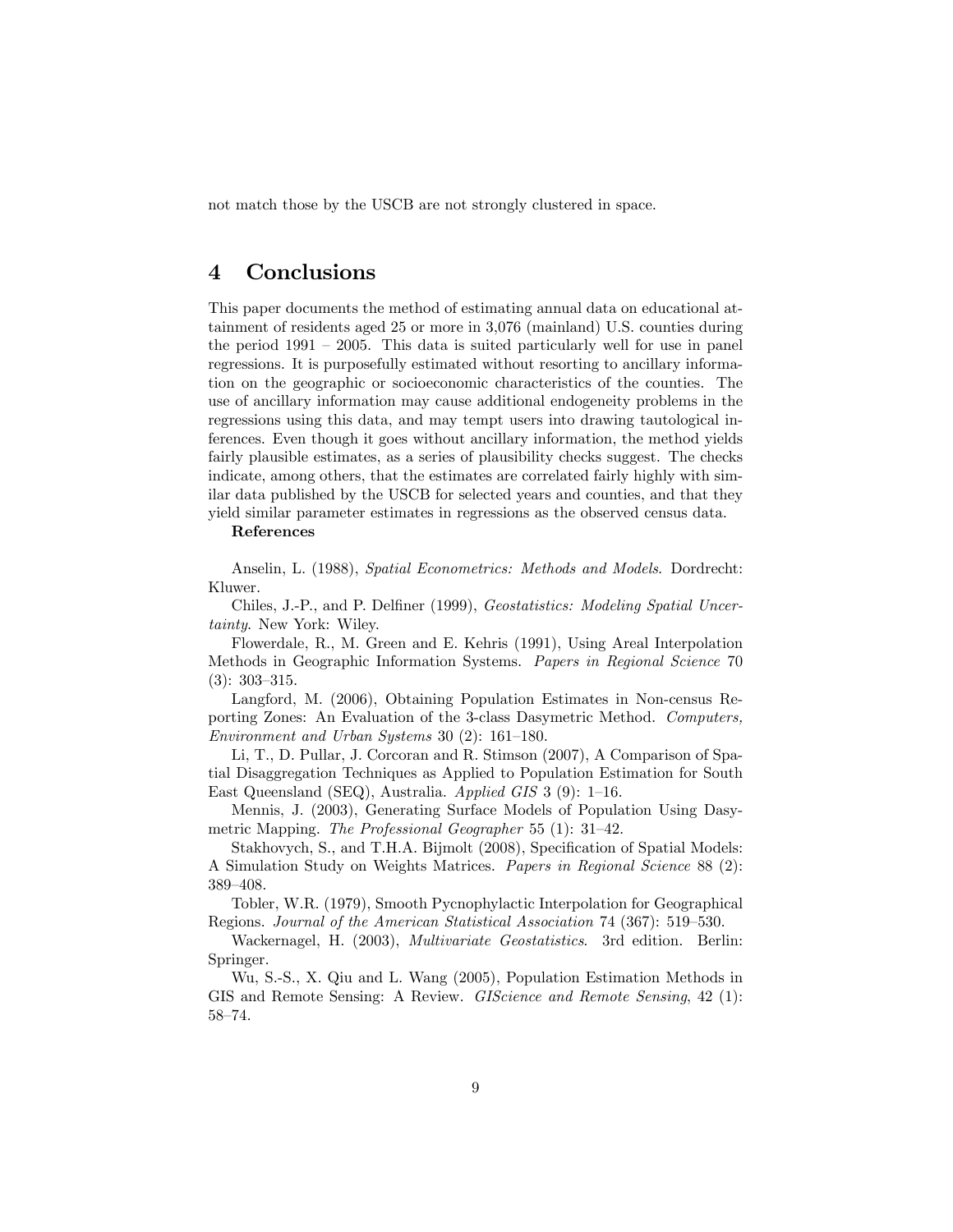

Figure 1: Descriptive statistics for the estimated adjustment parameters  $\widehat{X}_{rsjt}$ .

Notes: The solid lines denote the annual means, "+" the bounds of the corresponding  $95\%$  confidence intervals, and "." the maxima and minima of the adjustment parameters for the respective skill groups across the 3,076 counties.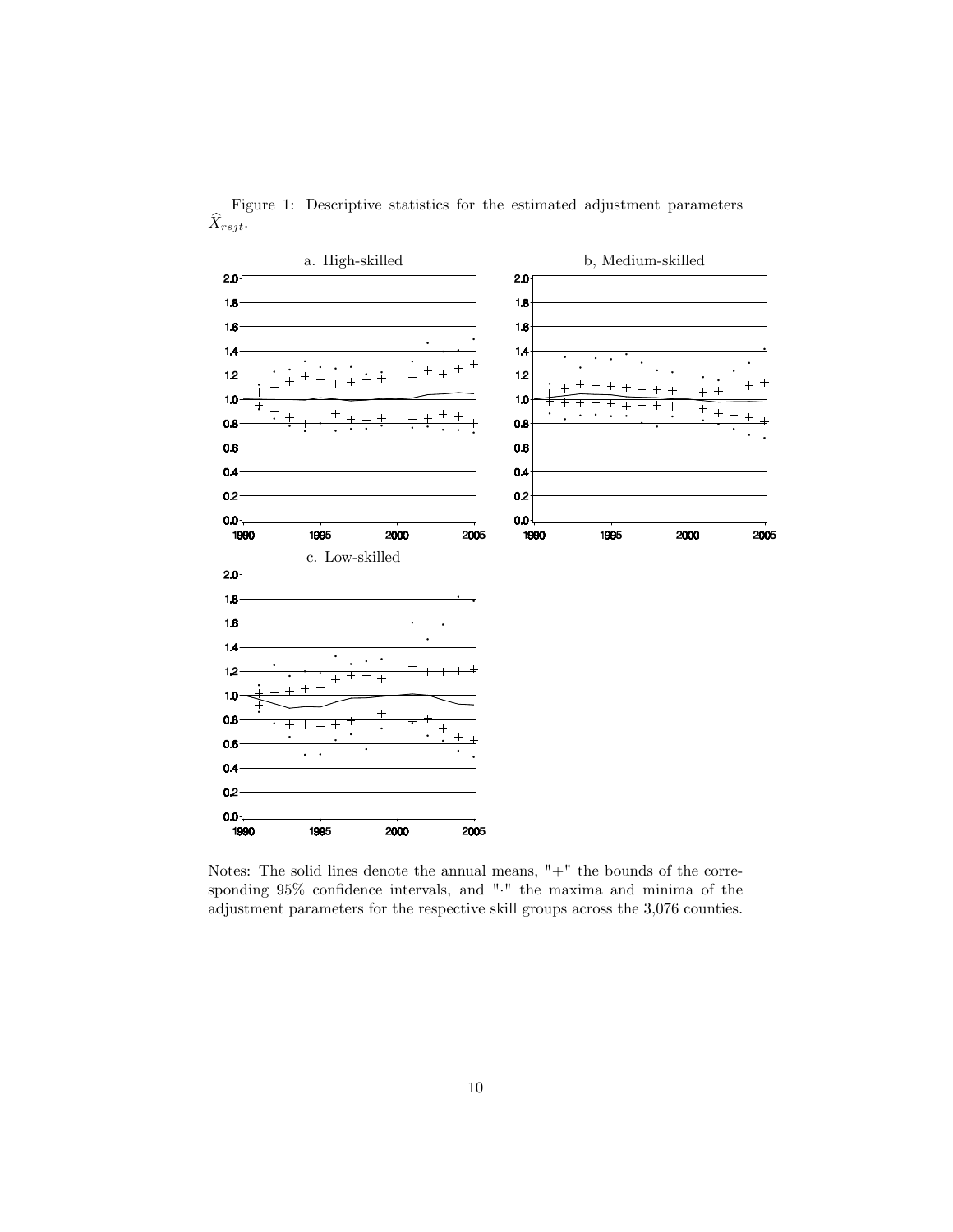

Figure 2: Correlations between estimated and known educational attainment data.

Note: Solid lines (dotted lines): Pearson correlation coefficients across 3,076 U.S. counties between the share of the respective skill group in total county population in census year 1990 (2000) and the corresponding estimated share in the year depicted on the horizontal axis.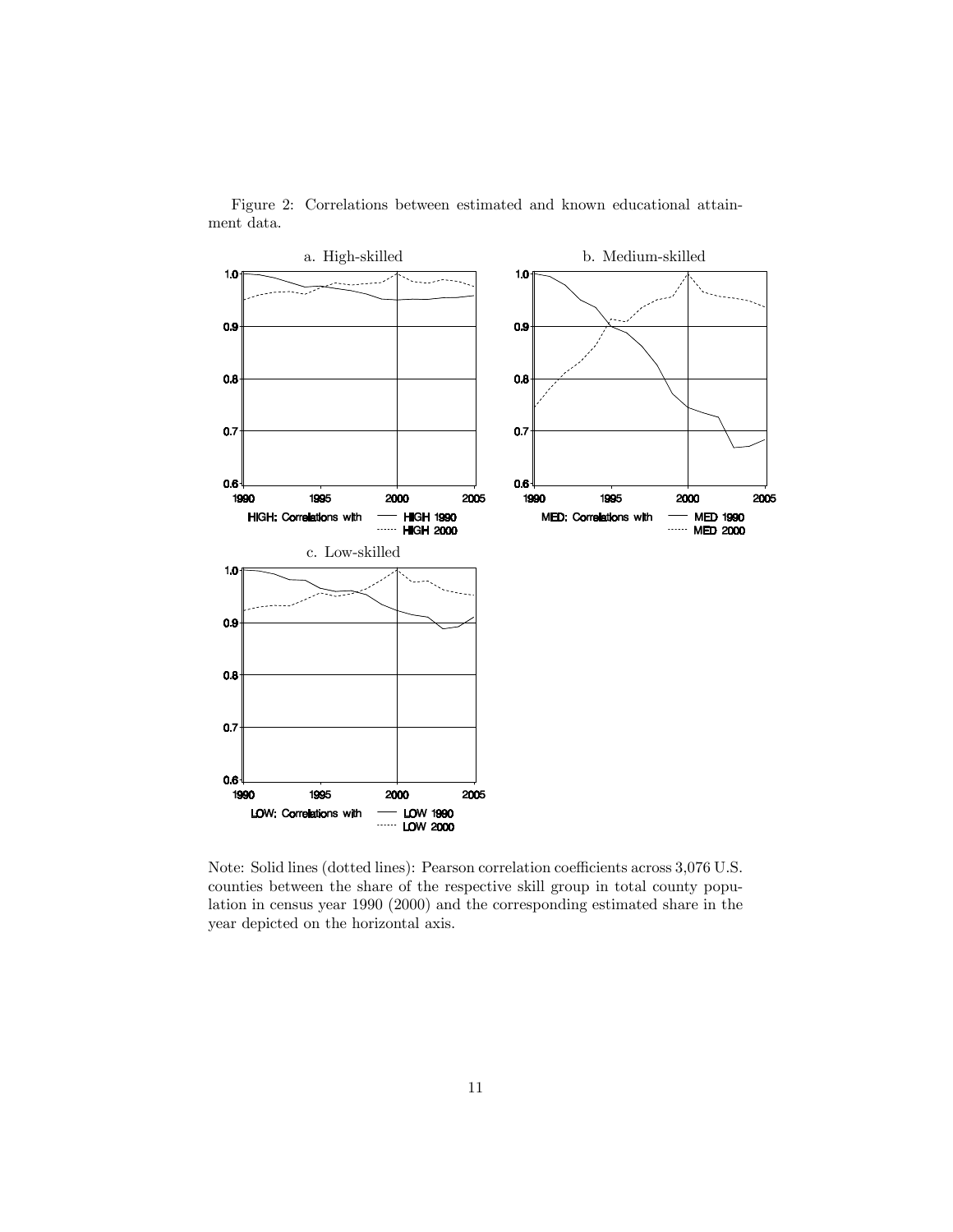

Figure 3: Parameters of human-capital intensity estimated from annual cross-section regressions.

Notes: Annual cross-section OLS estimations of (4) across 3,076 U.S. counties. The graphs depict the values (solid lines) and the bounds of the  $95\%$  confidence intervals (dotted lines) of the annual estimates for the parameter of  $\ln h_r$  in (4).